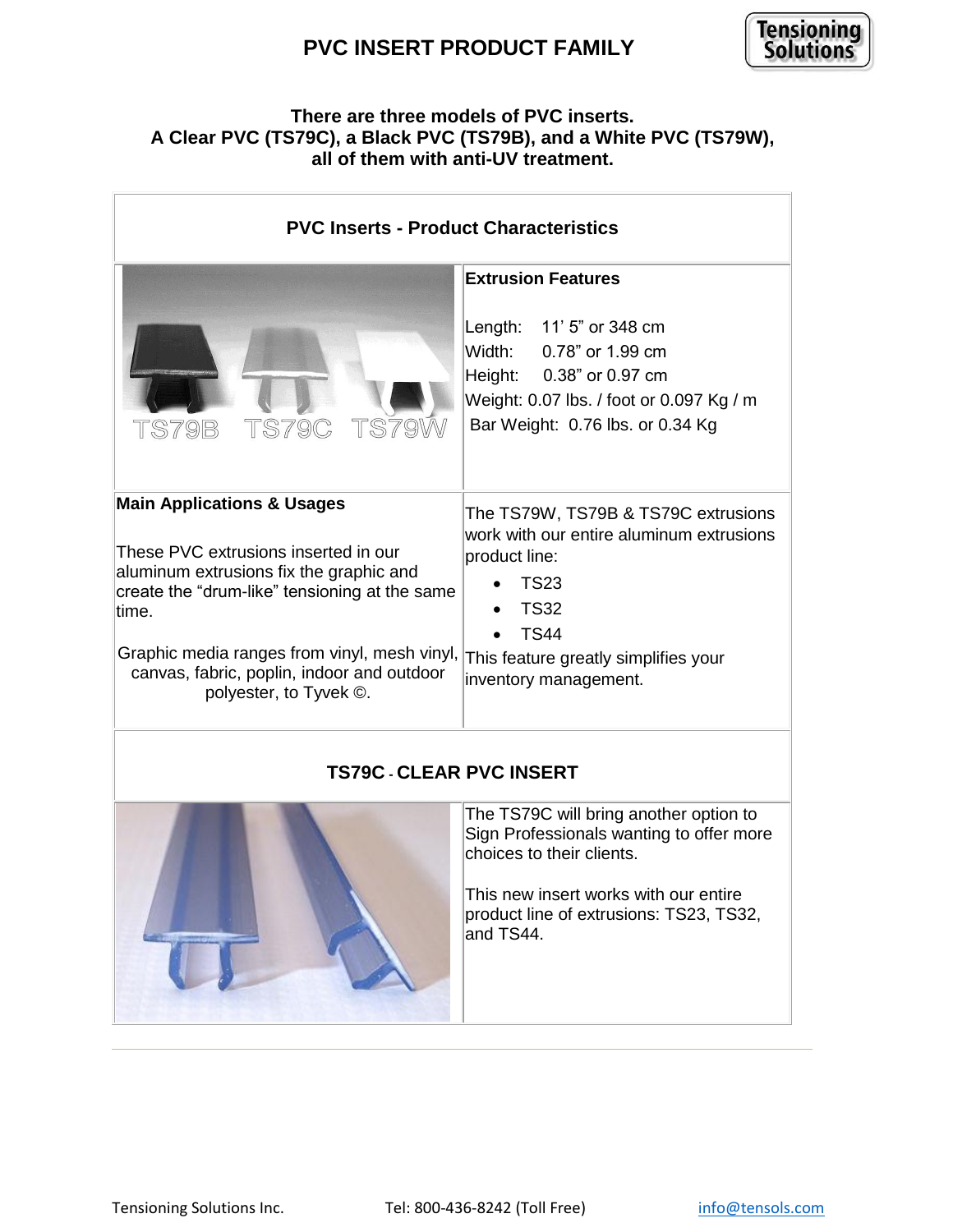



The TS79C once inserted is almost unnoticeable from a distance, without adding of the TS32 extrusion. an accent to the framed graphic.

The TS79C is shown inserted on the side

#### **TS79B - BLACK PVC INSERT**



This new insert works with our entire product  $|10x10|$  TS23 frame with TS79B. line of extrusions: TS23, TS32, and TS44.

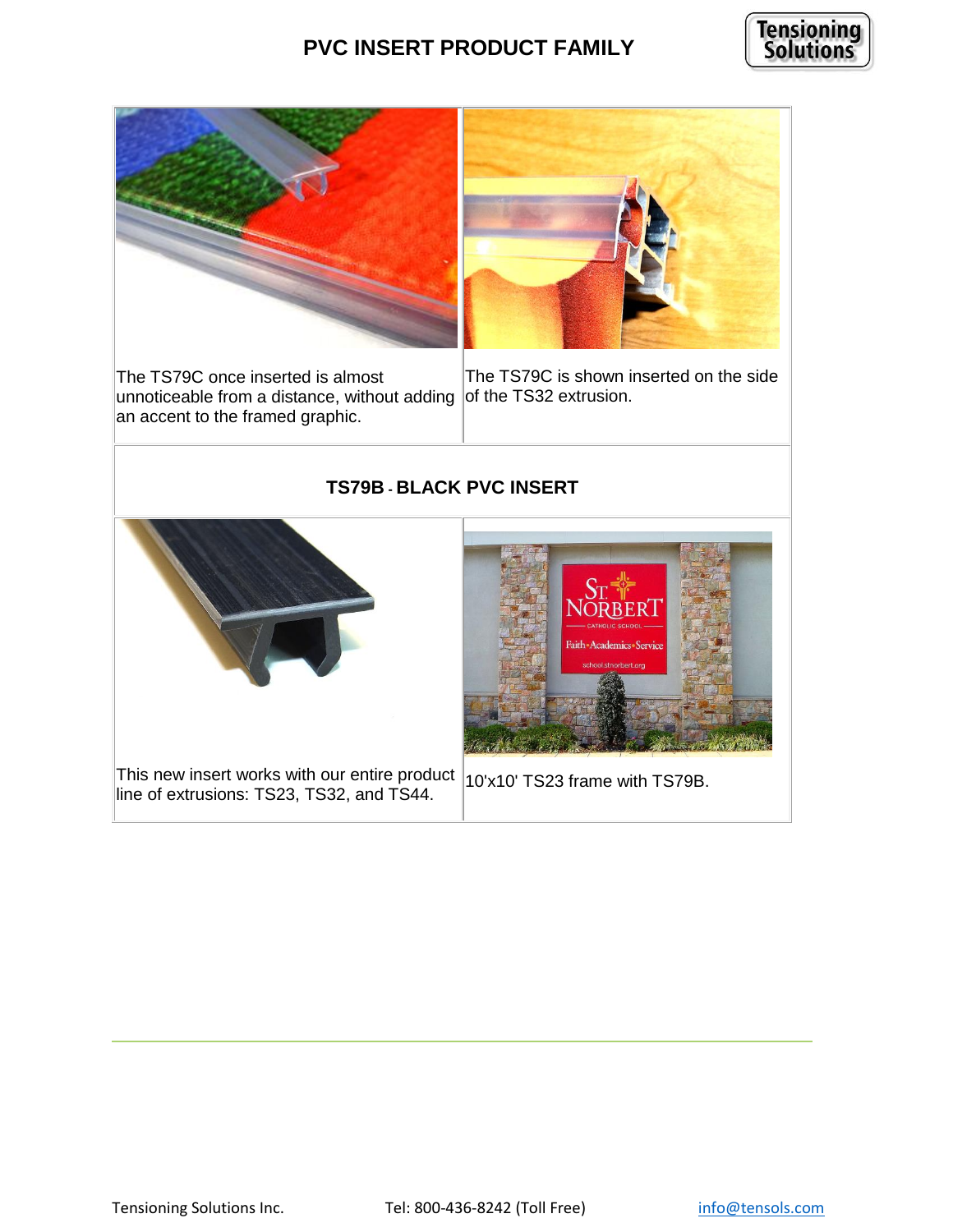